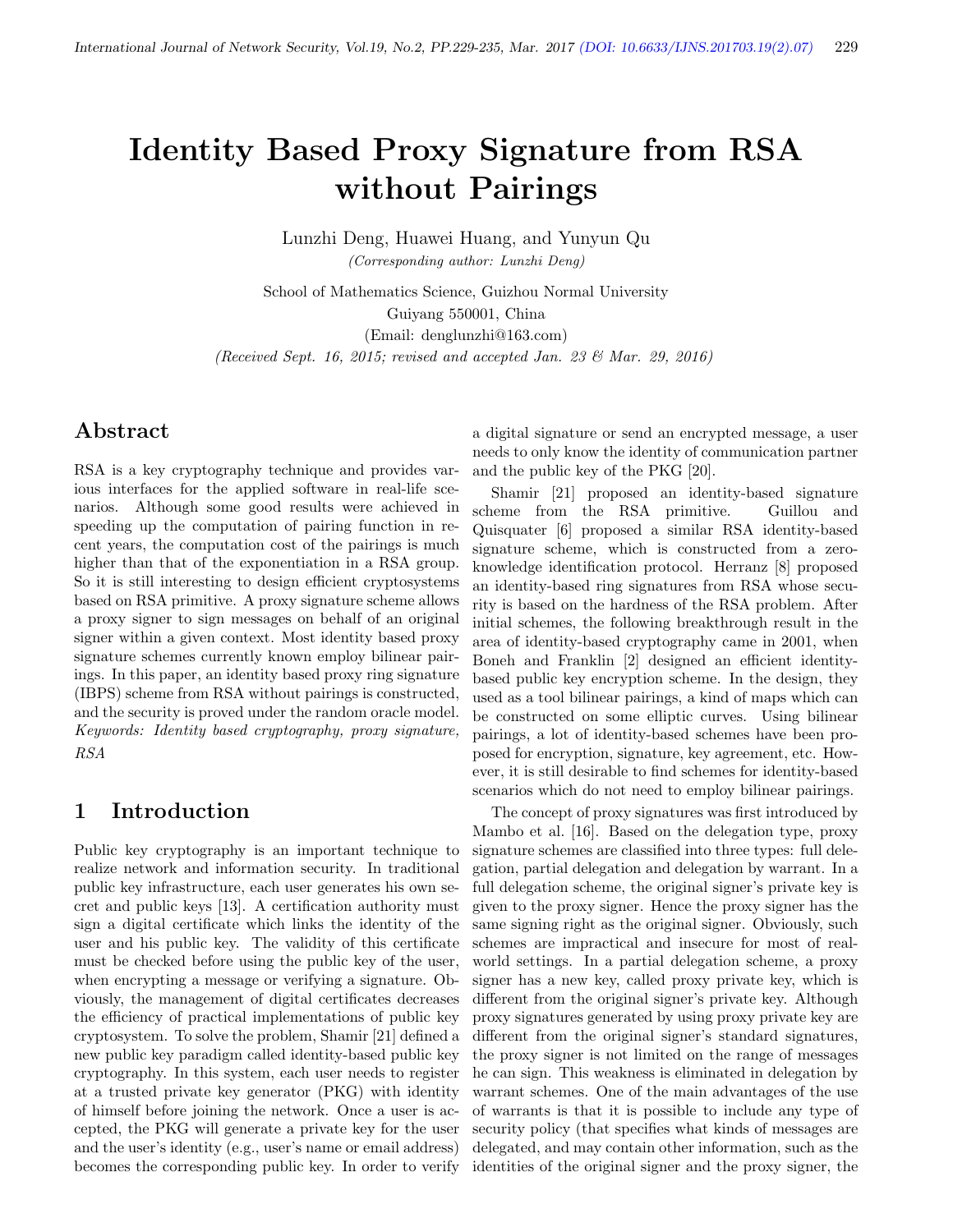delegation period, etc.) in the warrant to describe the restrictions under which the delegation is valid. Therefore, proxy signature schemes which use the method of this approach attract a great interest, and it is often expected that new proxy signature schemes will implement the functionality of warrants.

In order to adapt different situations, many proxy signature variants are produced, such as one-time proxy signature, proxy blind signature, multi-proxy signature, and so on. Using bilinear pairings, people proposed many new ID-based proxy signature (IBPS) scheme [1, 4, 5, 9, 10, 11, 14, 15, 17, 18, 19, 24, 25, 26]. All the above IBPS schemes are very practical, but they are based on bilinear pairings and the pairing is regarded as the most expensive cryptography primitive. Recently, He et al. [7] proposed an ID-based proxy signature schemes without bilinear pairings. Tiwari and Padhye [22] proposed a provable secure multi-proxy signature scheme without bilinear maps. Kim et al. [12] constructed a provably secure ID-based proxy signature scheme based on the lattice problems. The computation cost of the pairings is much higher than that of the exponentiation in a RSA group. Therefore, IBPS schemes based on RSA primitive would still be appealing.

### 2 Preliminaries

The notations of this paper are listed in the following:

- $N: A$  large composite number, the product of two prime numbers p, q.
- b: A prime number satisfying  $gcd(b, \varphi(N)) = 1$ .
- p, q, a: The master key satisfying  $N = pq$  and  $a =$  $b^{-1} \bmod \varphi(N)$ .
- $ID_i/D_i$ : The user's identity /private key.
- $ID_o/D_o$ : The original signer's identity/private key.
- $ID_p/D_p$ : The proxy signer's identity/private key.
- $m_w$ : The warrant consisting of the identities of original signer and proxy signer, the delegation duration and so on.
- $\pi$ : The proxy delegation.
- $H_0, H_1, H_2$ : Three hash functions.

We define the RSA problem as follows.

**Definition 1.** Let  $N = pq$ , where p and q are two kbit prime numbers. Let b be a random prime number, greater than  $2^l$  for some fixed parameter *l*, such that  $gcd(b, \varphi(N)) = 1$ . Given  $Y \in Z_N^*$ , RSA problem is to find  $X \in Z_N^*$  such that  $X^b = Y \text{ mod } N$ .

An identity based proxy signature scheme consists of the following six algorithms:

- Setup: This algorithm takes as input a security parameter  $k$ , then returns *params* (system parameters) and a randomly chosen master secret key msk. After the algorithm is performed, the PKG publishes the system parameters params and keeps the master key msk secret.
- Key extract: This algorithm takes as input params, msk, identity  $ID_i \in \{0,1\}^*$  of an entity, and returns a private key  $D_i$ . The PKG carries out the algorithm to generate the private key  $D_i$  and send  $D_i$ to the corresponding owner  $ID_i$  via a secure channel.
- Delegate: This algorithm takes as input the *params*, original signer's private key  $D<sub>o</sub>$ , a warrant  $m<sub>w</sub>$  and outputs the delegation  $\pi$ .
- Delegation verify: This algorithm takes as input  $params, \pi$  and verifies whether  $\pi$  is a valid delegation from the original signer.
- Proxy sign: This algorithm takes as input the params, proxy signer's private key  $D_n$ , delegation  $π$ , a message m and outputs the proxy signature  $σ$ .
- Proxy signature verify: This algorithm takes as input the original signer's identity  $ID<sub>o</sub>$ , the proxy signer's identity  $ID_p$ , a proxy signature  $\sigma$ , and outputs 1 if the proxy signature is valid or 0 otherwise.

Definition 2. An identity based proxy signature scheme is unforgeable(UNF-IBPS) if no polynomially bounded adversary has a non-negligible advantage in the following game.

- Game. Now we illustrate the game performed between a challenger  $\mathscr C$  and a adversary  $\mathscr A$  for an identity based proxy signature scheme.
- **Initialization.**  $\mathscr C$  runs the setup algorithm to generate a master secret key msk and the public system parameters params. C keeps msk secret and gives params to  $\mathscr A$ .
- Query. A performs a polynomially bounded number of queries. These queries may be made adaptively, i.e. each query may depend on the answers to the previous queries.
	- Hash functions query:  $\mathscr A$  can ask for the values of the hash functions for any input.
	- Key query: When  $\mathscr A$  requests the private key of the user  $ID_i$ ,  $\mathscr C$  responds with the private key  $D_i$ .
	- Delegation query: When  $\mathscr A$  submits original signer's identity  $ID_o$  and a warrant  $m_w$  to the  $challenger,  $C$  responds by running the dele$ gate algorithm on the warrant  $m_w$ , the original signer's private key  $D_{\alpha}$ .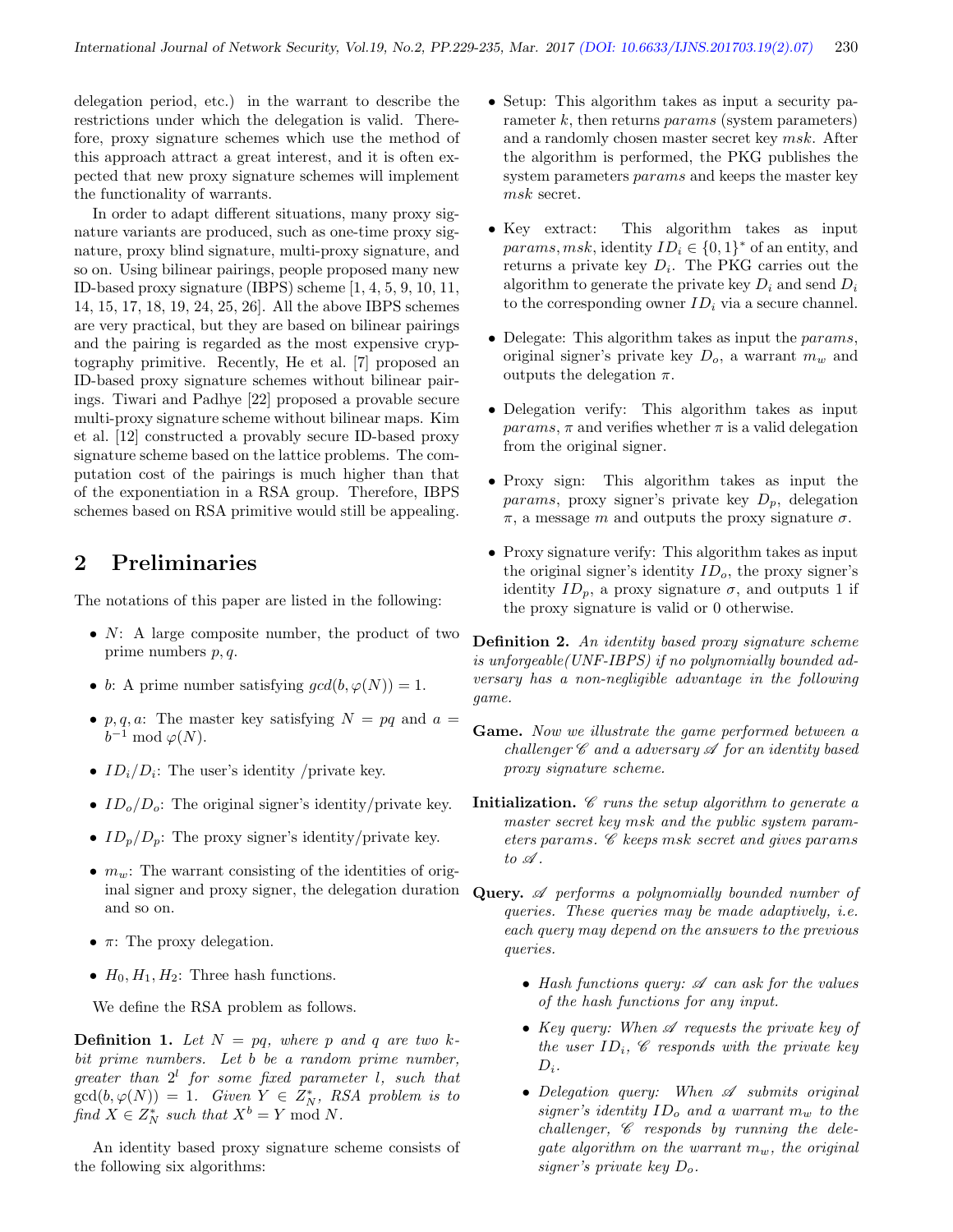- nal signer's identity  $ID<sub>o</sub>$ , proxy signer's identity  $ID_p$ , a warrant  $m_w$  and a message m to the challenger,  $\mathscr C$  responds by running the proxy sign algorithm on the message m, the warrantm<sub>w</sub>, the private keys  $D_o$  and  $D_p$ .
- Forge.  $\mathscr A$  outputs a tuple \*, $ID_o$ ) or  $(m^*,m^*_w,\sigma^*$  $\mathscr A$  wins the game, if one of the following cases is satisfied:
	- **Case 1:** The final output is  $(\pi^*, ID_o)$  and it satisfies:
		- 1)  $\pi^*$  is a valid delegation.
		- 2)  $\mathscr A$  does not query the original signer  $ID_o$ 's private key.
		- 3)  $\pi^*$  is not generated from the delegation query.
	- **Case 2:** The final output is  $(m^*, m_w^*, \sigma^*, ID_o, ID_p)$ and it satisfies:
		- 1)  $\sigma^*$  is a valid proxy signature.
		- 2)  $\mathscr A$  does not query the original signer  $ID_0$ 's private key.
		- 3) The tuple  $(ID_o, ID_p, m_w^*)$  is not appear in delegation query.
		- $\mathcal{L}(4)$   $\sigma^*$  is not generated from the proxy signature query.
	- **Case 3:** The final output is  $(m^*, m_w^*, \sigma^*, ID_o, ID_p)$ and it satisfies:
		- 1)  $\sigma^*$  is a valid proxy signature.
		- 2)  $\mathscr A$  does not query the proxy signer  $ID_p$ 's private key.
		- 3)  $\sigma^*$  is not generated from the proxy signature query.

The success probability of  $\mathscr A$  is defined as:  $Succ_{\mathscr{A}}^{UNF-IBPS} = Pr[\mathscr{A} \ \textit{win}].$ 

#### 3 The Proposed Scheme

- **Setup:** Given security parameters  $k$ , a trusted private key generator (PKG) generates two random k-bit prime numbers p and q. Then it computes  $N = pq$ . For some fixed parameter *l* (for example  $l = 200$ ), chooses at random a prime number b satisfying  $2^l$  <  $b < 2^{l+1}$  and  $gcd(b, \varphi(N)) = 1$ , and computes  $a = b^{-1} \mod \varphi(N)$ . Furthermore, PKG chooses cryptographic hash functions described as follows:  $H_0: \{0,1\}^* \to Z_N^*, H_1: \{0,1\}^* \times Z_N^* \to Z_b^*$  and  $H_2: \{0,1\}^* \times Z_N^* \times Z_N^* \to Z_b^*.$  The set of public parameters is:  $params = \{N, b, H_0, H_1, H_2\}$ , the secret information stored by PKG is master-key= $(p, q, a)$ .
- **Key extract:** For an identity  $ID_i \in \{0, 1\}^*$ , PKG computes  $D_i = Q_i^a$ ,  $Q_i = H_0(ID_i)$  and sends  $D_i$  to the user  $ID_i$  via a secure channel.
- Proxy signature query: When  $\mathscr A$  submits origi- Delegate:  $m_w$  is the warrant consisting of the identities of original signer and proxy signer, the delegation duration and so on. On input the warrant  $m_w$ , the original signer  $ID_o$ , whose private key is  $D_o$ , performs the following steps:
	- 1) Randomly selects  $A \in Z_N^*$ , computes  $T =$  $A^b \bmod N$ ,  $h = H_1(m_w, T)$ .
	- 2) Computes  $R = AD_o^h \text{ mod } N$ .
	- 3) Outputs  $\pi = (m_w, T, R)$  as the delegation.
	- **Delegation verify:** To verify a delegation  $\pi$  $(m_w, T, R)$  for an identity  $ID_o$ , the verifier performs the following steps:
		- 1) Computes  $h = H_1(m_w, T)$ .
		- 2) Checking whether  $R^b = T Q_o^h \text{ mod } N$ . If the equality holds, accepts the delegation. Otherwise, rejects.
	- **Proxy sign:** For a message  $m$ , the proxy signer (whose identity is  $ID_p$ ) who owns the delegation  $\pi$  =  $(m_w, T, R)$  does the following:
		- 1) Randomly selects  $B \in Z_N^*$ , computes  $S =$  $B^b \text{ mod } N, k = H_2(m, m_w, T, S).$
		- 2) Computes  $Z = RBD_p^k \text{ mod } N$ .
		- 3) Outputs the signature  $\sigma = (m, m_w, T, S, Z)$ .
	- Proxy signature verify: To verify the validity of a proxy signature (where the original singer's identity is  $ID_o$ , the proxy singer's identity is  $ID_p$ ), a verifier first checks whether the original signer and proxy signer conform to  $m_w$ , then performs the following steps.
		- 1) Computes  $h = H_1(m_w, T)$  and k  $H_2(m, m_w, T, S)$ .
		- 2) Checking whether  $Z^b = T S Q_o^h Q_p^k \text{ mod } N$ . If the equality holds, outputs 1. Otherwise, outputs 0.

On correctness, we have  $Z^b = (RBD_p^k)^b = R^bB^bD_p^{bk} =$  $TSQ_o^hQ_p^k.$ 

## 4 Security of The Proposed Scheme

Theorem 1. The scheme is unforgeable against the adversary in randomly oracle model if the RSA problem is hard.

*Proof.* Suppose the challenger  $\mathscr C$  receives a random instance  $(N, b, Y)$  of the RSA problem and and has to find an element  $X \in Z_N^*$  such that  $X^b = Y$ .  $\mathscr{C}$  will run  $\mathscr{A}$  as a subroutine and act as  $\mathscr{A}$ 's challenger in the UNF-IBPS game.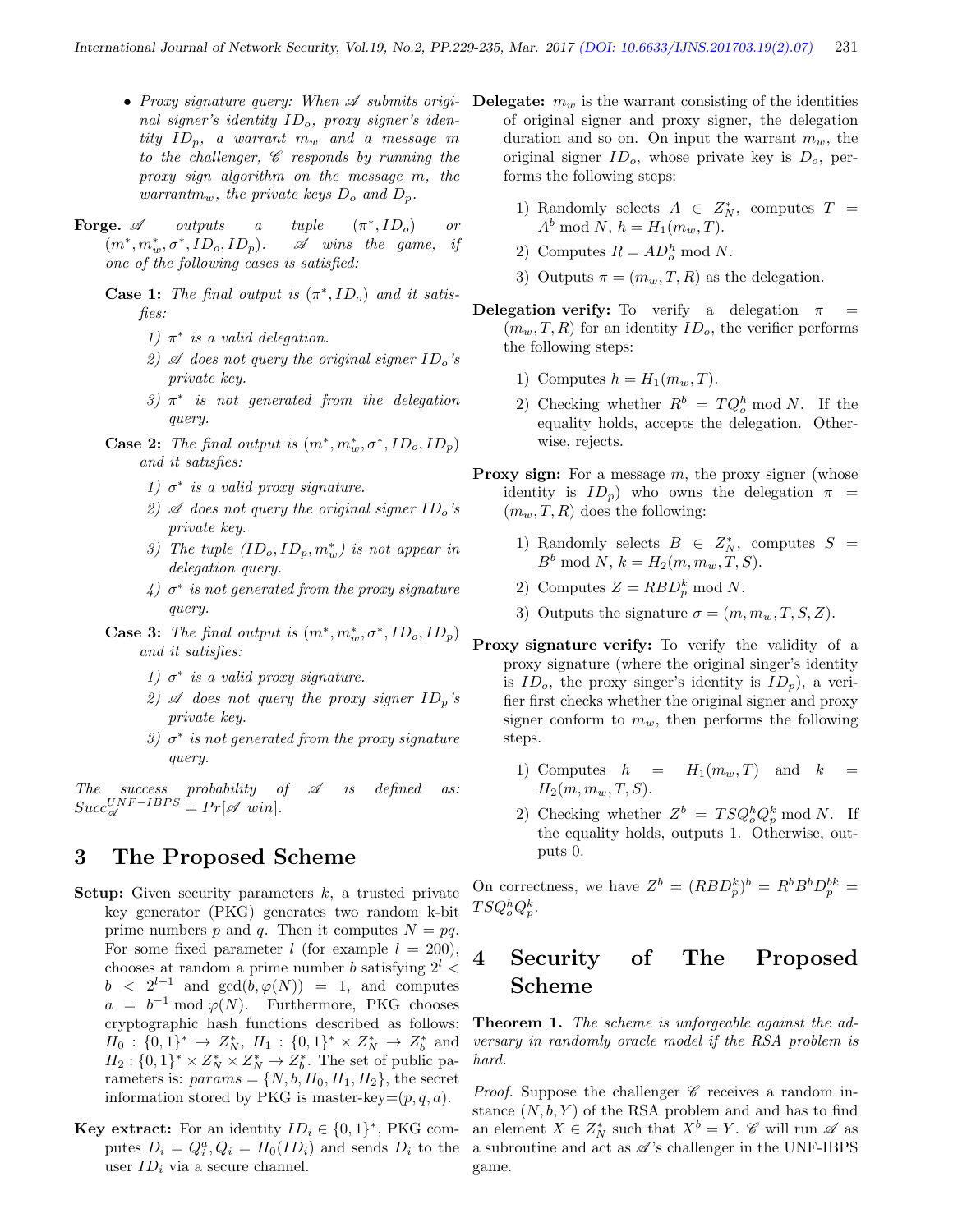- Initialization. At the beginning of the game,  $\mathscr C$  runs the setup program with the parameter k, gives  $\mathscr A$ the system parameters params= $\{N, b, H_0, H_1, H_2\}.$
- Queries. Without loss of generality, it is assumed that all the queries are distinct and  $\mathscr A$  will ask for  $H_0(ID)$ before  $ID$  is used in any other queries.  $\mathscr C$  will set several lists to store the queries and answers, all of the lists are initially empty.
	- $H_0$  queries:  $\mathscr C$  maintains the list  $L_0$  of tuple  $(ID_i, A_i)$ . When  $\mathscr A$  makes a query  $H_0(ID_i)$ ,  $\mathscr C$ responds as follows.

At the  $j^{th}H_0$  query,  $\mathscr C$  set  $H_0(ID^*) = Y$ . For  $i \neq j$ ,  $\mathscr{C}$  randomly picks a value  $A_i \in Z_N^*$  and sets  $H_0(ID_i) = A_i^b$ , then the query and the answer will be stored in the list  $L_0$ .

- $H_1$  queries:  $\mathscr C$  maintains the list  $L_1$  of tuple  $(\alpha_i, h_i)$ . When  $\mathscr A$  makes a query  $H_1(\alpha_i)$ .  $\mathscr{C}$  randomly picks a value  $h_i$  ∈  $Z_b^*$  and sets  $H_1(\alpha_i) = h_i$ , then the query and the answer will be stored in the list  $L_1$ .
- $H_2$  queries:  $\mathscr C$  maintains the list  $L_2$  of tuple  $(\beta_i, k_i)$ . When  $\mathscr A$  makes a query  $H_2(\beta_i)$ .  $\mathscr{C}$  randomly picks a value  $k_i$  ∈  $Z_b^*$  and sets  $H_2(\beta_i) = k_i$ , then the query and the answer will be stored in the list  $L_2$ .
- Key extraction queries:  $\mathscr C$  maintains the list  $L_K$  of tuple  $(ID_i, D_i)$ . When  $\mathscr A$  makes private key extraction query for identity  $ID_i$ . If  $ID_i = ID^*, \mathcal{C}$  fails and stops. Otherwise  $\mathcal{C}$ finds the tuple  $(ID_i, A_i)$  in list  $L_0$  and returns  $D_i = A_i$  to  $\mathscr A$ .
- Delegate queries: When  $\mathscr A$  submits  $ID_o, ID_p$ and  $m_w$  to challenger.  $\mathscr C$  outputs a delegation as follows.

If  $ID_o \neq ID^*$ , C gives a delegation by calling the delegate algorithm. Otherwise,  $\mathscr C$  does as follows.

- 1) Randomly selects  $A \in Z_N^*$  and  $h \in Z_b^*$ .
- 2) Computes  $T = A^b Q_o^{-h}$  and  $R = A$ .
- 3) Stores the relation  $h = H_1(m_w, T)$ . If collision occurs, repeats Steps (1)-(3).
- 4) Outputs  $\pi = (m_w, T, R)$  as the delegation.
- Proxy signature queries. When  $\mathscr A$  submits a delegation  $\pi = (m_w, T, R)$  message m to the challenger.  $\mathscr C$  outputs an identity based proxy signature as follows.

If  $ID_p \neq ID^*$ , C gives a signature by calling the proxy sign algorithm. Otherwise,  $\mathscr C$  does as follow.

- 1) Randomly selects  $B \in Z_N^*$  and  $k \in Z_b^*$ .
- 2) Computes  $S = B^b Q_p^{-k}$  and  $Z = RB$ .
- 3) Stores the relation  $k = H_2(m, m_w, T, S)$ . If collision occurs, repeats Steps (1)-(3).
- 4) Outputs the proxy signature  $\sigma$  =  $(m, m_w, T, S, Z).$
- **Forge.**  $\mathscr A$  outputs a tuple  $\{\pi^* = (m_w, T, R), ID_o\}$  or  $\{\sigma^* = (m, m_w, T, S, Z), ID_o, ID_p\}.$  There are three cases to consider:
	- **Case 1.** The final output is  $\{\pi^* = (m_w, T, R), ID_o\}$ and the output satisfies the requirement of Case 1 as defined in UNF-IBPS game.
		- Solve RSA problem. In fact,  $\pi^*$  is the signature on  $m_w$  by  $ID_o$ . By the forking lemma for generic signature scheme [3], two delegations can be generated:  $(m_w, T, R)$ and  $(m_w, T, R')$ . Where  $h = H_1(m_w, T)$ ,  $h' = H'_1(m_w, T)$ . If  $ID_o = ID^*$ , RSA problem can be solved as follow: The relation becomes  $(R'R^{-1})^b = Y^{h'-h} \mod N$ . Since  $h, h' \in Z_b$ , then  $|h' - h| < b$ . By the element  $b$  is a prime number, so it holds  $gcd(b, h' - h) = 1$ . This means that there exist two integers  $c$  and  $d$  such that  $cb + d(h' - h) = 1$ . Finally, the value  $X =$  $(R'R^{-1})^d Y^c$  mod N is the solution of the given instance of the RSA problem. In effect,  $X^b = (R'R^{-1})^{bd}Y^{bc} = Y^{d(h'-h)}Y^{bc} =$  $Y^{cb+d(h'-h)} = Y.$
		- **Probability.** Let  $q_{H_i}(i = 0, 1, 2)$ ,  $q_K$ ,  $q_D$  and  $q_S$  be the number of  $H_i(i = 0, 1, 2)$  queries, private key queries, delegating queries and proxy signing queries, respectively. The probability that  $\mathscr C$  does not fail during the queries is  $\frac{q_{H_0} - q_K}{q_{H_0}}$ . The probability that  $ID_o = ID^*$  is  $\frac{1}{q_{H_0}-q_K}$ . So the combined probability is  $\frac{q_{H_0} - q_K}{q_{H_0}} \cdot \frac{1}{q_{H_0} - q_K} = \frac{1}{q_{H_0}}$ . Therefore, the probability of  $\mathscr C$  to solve the RSA problem is:  $\frac{\epsilon}{q_{H_0}}$ .
	- **Case 2.** The final output is  $\{\sigma^*\}$  $=$  $(m, m_w, T, S, Z), ID_o, ID_n$  and the output satisfies the requirement of Case 2 as defined in UNF-IBPS game.
		- Solve RSA problem. By the forking lemma for generic signature scheme [3], two proxy signatures can be generated:  $(m, m_w, T, S, Z)$  and  $(m, m_w, T, S, Z').$ Where  $k = k' = H_2(m, m_w, T, S),$  $h = H_1(m_w, T), h' = H'_1(m_w, T), \text{ and}$  $h \neq h'$ . If  $ID_o = ID^*$ , RSA problem can be solved as follow: The relation becomes  $(Z'Z^{-1})^b = Y^{h'-h} \text{ mod } N$ . Since  $h, h' \in Z_b$ , the that  $|h' - h| < b$ . By the element  $b$  is a prime number, so it holds  $gcd(b, h' - h) = 1$ . This means that there exist two integers  $c$  and  $d$ such that  $cb + d(h' - h) = 1$ . Finally, the value  $X = (Z'Z^{-1})^d Y^c \text{ mod } N$  is the solution of the given instance of the RSA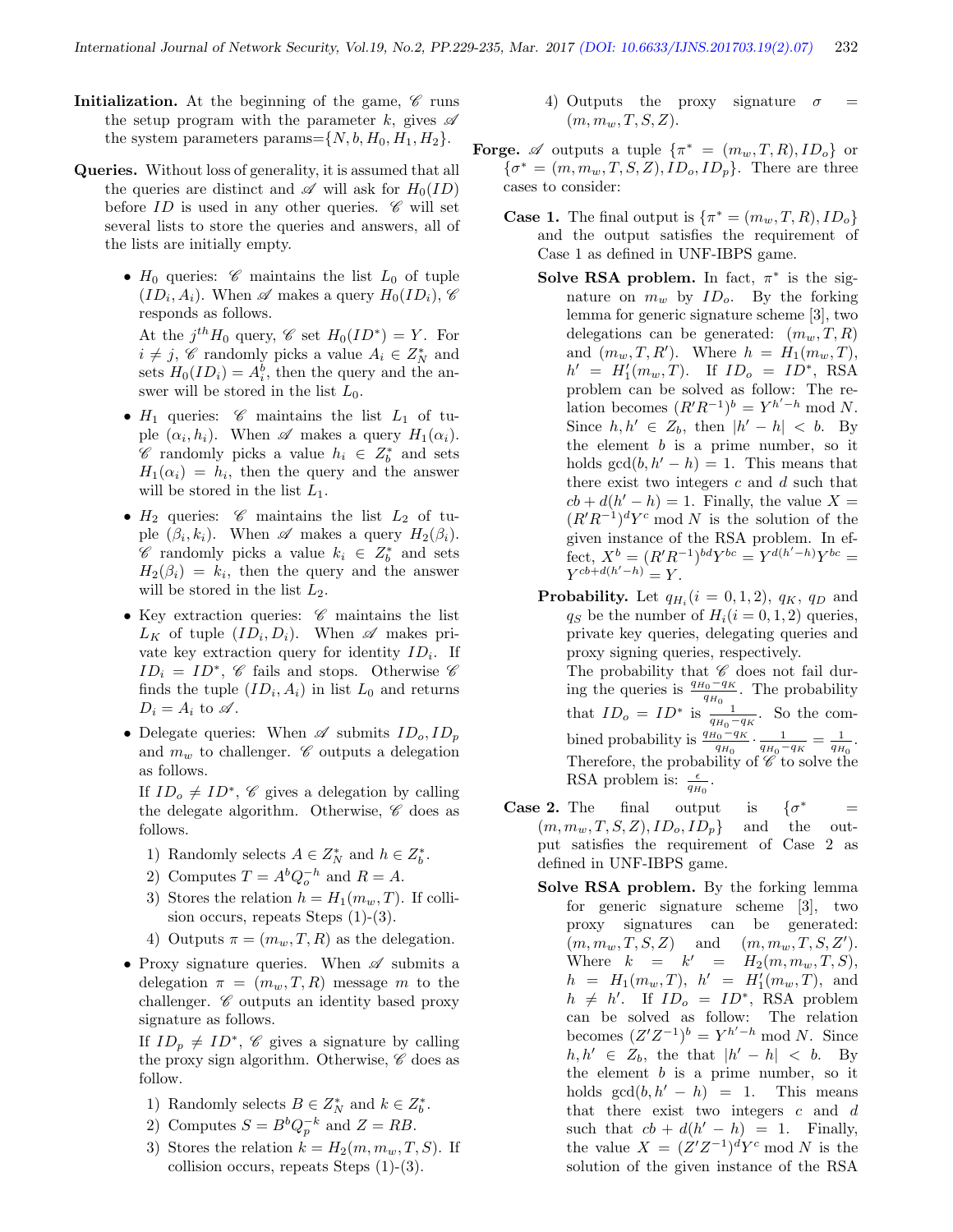problem. In effect,  $X^b = (Z'Z^{-1})^{bd}Y^{bc} =$  $Y^{d(h'-h)}Y^{bc} = Y^{cb+d(h'-h)} = Y.$ 

Probability. Probability of success is same as the probability in Case 1.

- **Case 3.** The final output is  $\{\sigma^* = (m, m_w, T, S, Z),\}$  $ID_o$ ,  $ID_p$ } and the output satisfies the requirement of Case 3 as defined in UNF-IBPS game.
	- Solve RSA problem. By the forking lemma for generic signature scheme [3], two proxy signatures can be generated:  $(m, m_w, T, S, Z)$  and  $(m, m_w, T, S, Z').$ Where  $h = h' = H_1(m_w, T), k =$  $H_2(m, m_w, T, S), \quad k' = H'_2(m, m_w, T, S),$ and  $k \neq k'$ . If  $ID_p = ID^*$ , RSA problem can be solved as follow: The relation becomes  $(Z'Z^{-1})^b = Y^{k'-k} \text{ mod } N$ . Since  $k, k' \in Z_b$ , then  $|k'-k| < b$ . By the element  $b$  is a prime number, so it holds  $gcd(b, k' - k) = 1$ . This means that there exist two integers  $c$  and  $d$  such that  $cb + d(k' - k) = 1$ . Finally, the value  $X = (Z'Z^{-1})^d Y^c \text{ mod } N$  is the solution of the given instance of the RSA problem. In effect,  $X^b = (Z'Z^{-1})^{bd}Y^{bc} =$  $Y^{d(k'-k)}Y^{bc} = Y^{cb+d(k'-k)} = Y.$
	- Probability. Probability of success is same as the probability in Case 1.

#### 5 Efficiency and Comparison

In this section, we compare the performance of our scheme with several other schemes. some notations are defined as follows:

P: a pairing operation.

 $E_M$ : a modular exponentiation.

 $M_P$ : a pairing-based scalar multiplication.

 $M_E$ : an ECC-based scalar multiplication.

Through PIV 3-GHZ processor with 512-MB memory and a Windows XP operation system. He et al. [7] obtained the running time for cryptographic operations. To achieve 1024-bit RSA level security, they use the Tate pairing defined over a supersingular curve  $E/F_p : y^2 =$  $x^3 + x$  with embedding degree 2, where q is a 160-bit Solinas prime  $q = 2^{159} + 2^{17} + 1$  and p is a 512-bit prime satisfying  $p + 1 = 12qr$ . To achieve the same security level, they employed the parameter secp160r1 [23], where  $p = 2^{160} - 2^{31} - 1$ . The running times are listed in Table 1.

A simple method is used to evaluate the computation efficiency. For example, Wu et al.'s [25] scheme requires 6 pairing-based scalar multiplication operations and 8 pairing operations. So the resulting computation time is  $6.38 \times 6 + 20.04 \times 8 = 198.60$ .

Table 1: Cryptographic operation time (in milliseconds)

| רז    |      | Мр   | М<br>F. |
|-------|------|------|---------|
| 20.04 | 5.31 | 6.38 |         |

Based on the above parameter and ways, the detailed comparison results of several different IBPS schemes are illustrated in Table 2.

### 6 Conclusion

A proxy signature scheme allows a proxy signer to sign messages on behalf of an original signer within a given context. Most IBPS schemes currently known employ bilinear pairings. RSA is a key cryptography technique and provides various interfaces for the applied software in reallife scenarios. Although some good results were achieved in speeding up the computation of pairing function in recent years, the computation cost of the pairings is much higher than that of the exponentiation in a RSA group. In this paper, an IBPS scheme from RSA was proposed and the security was proved in the random oracle model. The scheme needs not pairings and it is more efficient than previous ones using bilinear pairings. Due to the good properties of our scheme, it should be useful for practical applications.

#### $\Box$

#### Acknowledgments

This research is supported by the National Natural Science Foundation of China under Grants 61562012, 11261060, 61462016. The authors gratefully acknowledge the anonymous reviewers for their valuable comments.

#### References

- [1] A. Boldyreva, A. Palacio, and B. Warinschi, "Secure proxy signature scheme for delegation of signing rights," IACR ePrint Archive, 2003. (http:// eprint.iacr.org/2003/096/)
- [2] D. Boneh and M. Franklin, "Identity-based encryption from the weil pairing," SIAM Journal of Computing, vol. 32, no. 3, pp. 586–615, 2003.
- [3] M. Bellare and G. Neven, "Multisignatures in the plain publickey model and a general forking lemma," in Proceedings of the 13th ACM Conference on Computer and Communications Security (CCS'06), pp. 390–399, 2006.
- [4] C. Gu and Y. Zhu, "Provable security of ID-based proxy signature schemes," in Networking and Mobile Computing, LNCS 3619, pp. 1277–1286, Springer, 2005.
- [5] C. Gu and Y. Zhu, "An efficient ID-based proxy signature scheme from pairings," in Proceedings of Inscrypt'07, LNCS 4990, Springer, pp. 40–50, 2007.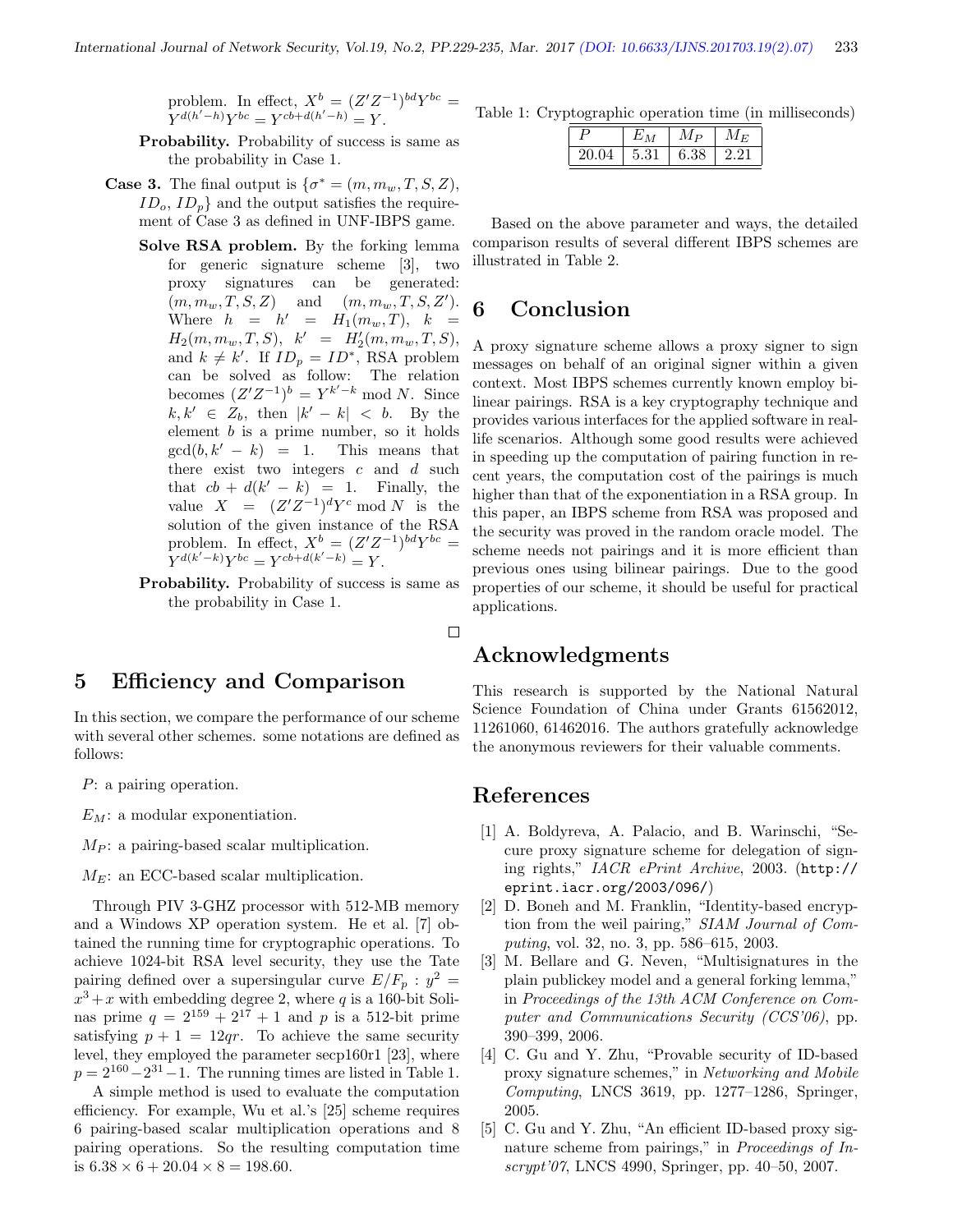| Scheme           | Delegate | D-Verify | Proxy signing | P-Verify   | Time   |
|------------------|----------|----------|---------------|------------|--------|
| Wu et al. $[25]$ | $2M_P$   | 3P       | $4M_P$        | 5P         | 198.60 |
| Gu et al. $[5]$  | $4M_P$   | $4M_P+P$ | $2M_P$        | $4M_P + P$ | 129.40 |
| Ji et al. $[11]$ | $3M_P$   | 2P       | $3M_P$        | $M_P + 2P$ | 124.82 |
| He et al. $[7]$  | $M_E$    | $3M_E$   | $M_E$         | $6M_E$     | 24.31  |
| Our scheme       | $2E_M$   | $2E_M$   | $2E_M$        | $2E_M$     | 42.48  |

Table 2: Comparison of several IBPS schemes

- [6] L. C. Guillou and J. J. Quisquater, "A paradoxical identity-based signature scheme resulting from zeroknowledge," in Proceedings of Crypto'88, LNCS 403, pp. 216–231, 1988.
- [7] D. B. He, J. H. Chen, and J. Hu, "An ID-based proxy signature schemes without bilinear pairings," Annual Telecommunications, vol. 66, pp. 657–662, 2011.
- [8] J. Herranz, "Identity-based ring signatures from RSA," *Theoretical Computer Science*, vol. 389, pp. 100–117, 2007.
- [9] M. S. Hwang, E. J. L. Lu, and I. C. Lin, "A practical (t, n) threshold proxy signature scheme based on the RSA cryptosystem," IEEE Transactions On Knowledge and Data Engineering, vol. 15, no. 6, pp. 1552–1660, 2003.
- [10] X. Hu, W. Tan, H. Xu, and J. Wang, "Short and provably secure designated verifier proxy signature scheme," IET Information Security, vol. 10, no. 2, pp. 69–79, 2013.
- [11] H. Ji, W. Han, and L. Zhao, "An identity-based proxy signature from bilinear pairings," in WASE International Conference on Information Engineering, pp. 14–17, 2009.
- [12] K. S. Kim, D. Hong, and I. R. Jeong, "Identity-based proxy signature from lattices," Journal Of Communications and Networks, vol. 15, no. 1, pp. 1–7, 2013.
- [13] A. V. N. Krishna, A. H. Narayana, K. M. Vani, "Window method based cubic spline curve public key cryptography," International Journal of Electronics and Information Engineering, vol. 4, no. 2, pp. 94– 102, 2016.
- [14] B. Lee, H. Kim, and K. Kim, "Strong proxy signature and its applications," in Proceedings of SCIS'01, pp. 603–608, 2001.
- [15] J. Y. Lee, J. H. Cheon, and S. Kim, "An analysis of proxy signatures: Is a secure channel necessary?" in Proceedings of CT-RSA'03, LNCS 2612, pp. 68–79, Springer, 2003.
- [16] M. Mambo, K. Usuda, and E. Okamoto, "Proxy signature: Delegation of the power to sign messages," IEICE Transactions on Fundamentals, vol. E79-A, no. 9, pp. 1338–1353, 1996.
- [17] T. Malkin, S. Obana, and M. Yung, "The hierarchy of key evolving signatures and a characterization of proxy signatures," in Proceedings of EU-ROCRYPT'04, LNCS 3027, pp. 306–322, Springer, 2004.
- [18] S. Mashhadi, "A novel non-repudiable threshold proxy signature scheme with known signers," International Journal of Network Security, vol. 15, no. 4, pp. 274–279, 2013.
- [19] T. Okamoto, A. Inomata, and E. Okamoto, "A proposal of short proxy signature using pairing," in International Conference on Information Technology  $(ITCC'05)$ , pp. 631–635, 2005.
- [20] K. R. Santosh, C. Narasimham, and P. Shetty, "Cryptanalysis of multi-prime RSA with two decryption exponents," International Journal of Electronics and Information Engineering, vol. 4, no. 1, pp. 40– 44, 2016.
- [21] A. Shamir, "Identity-based cryptosystem and signature scheme," in Advances in Cryptology (Crypto'84), LNCS 196, pp. 47–53, Springer, 1984.
- [22] N. Tiwari and S. Padhye, "Provable secure multiproxy signature scheme without bilinear maps," International Journal of Network Security, vol. 17, no. 6, pp. 736–742, 2015.
- [23] The Certicom Corporation, SEC2: Recommended Elliptic Curve Domain Parameters, 2016. (www. secg.org/collateral/sec2-final.pdf)
- [24] G. Wang, F. Bao, J. Zhou, and R. H. Deng, " Security analysis of some proxy signatures," in Proceedings of ICISC'03, LNCS 2971, pp. 305–319, Springer, 2003.
- [25] W. Wu, Y. Mu, W. Susilo, J. Seberry, and X. Y. Huang, "Identity-based proxy signature from pairings," in Proceedings of ATC'07, LNCS 4610, pp. 22–31, Springer, 2007.
- [26] J. Xu, Z. Zhang, and D. Feng, "ID-based proxy signature using bilinear pairings," in PWorkshops on Parallel and Distributed Processing and Applications (ISPA'05), LNCS 3759, pp. 359–367, Springer, 2005.

Lunzhi Deng received his B.S. from Guizhou Normal University, Guiyang, China, in 2002; M.S. from Guizhou Normal University, Guiyang, China, in 2008; and Ph.D. from Xiamen University, Xiamen, China, in 2012. He is currently a Professor in the School of Mathematics Science, Guizhou Normal University, Guiyang, China. His recent research interests include algebra and cryptography.

Huawei Huang received his B.S. from Jiangxi Normal University, Nanchang, China, in 2001; M.S. from Jiangxi Normal University, Nanchang, China, in 2004; and